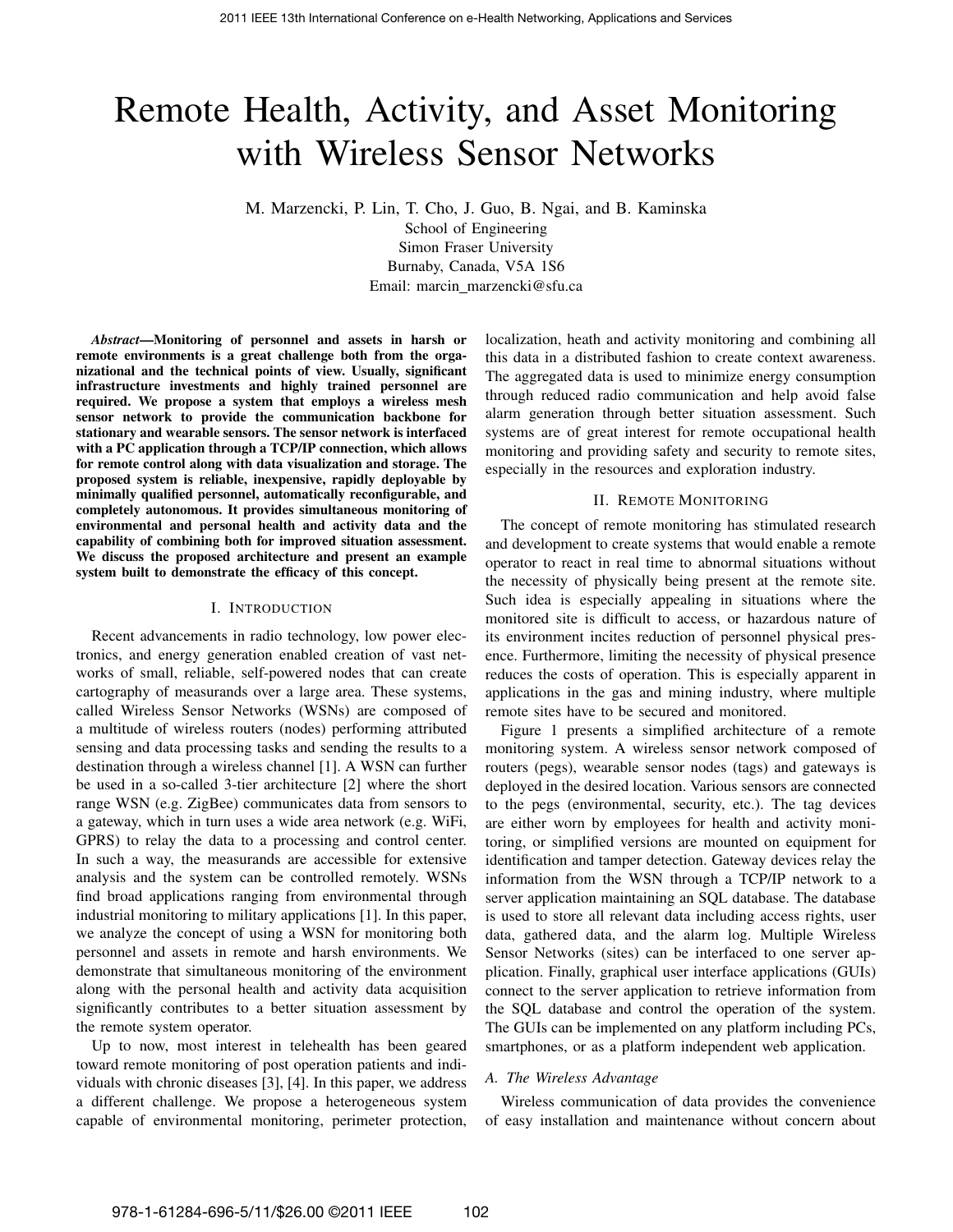

Fig. 1. Simplified architecture of the proposed remote monitoring system.

cabling and the associated quality of galvanic connections. Furthermore, if mesh architecture is used there is no fixed communication pattern. Therefore, when a node fails, its routing tasks are taken over by a healthy neighbor and the overall data communication is not affected. Furthermore, the network deployment may be planned with sufficient overhead to be able to increase the transmit power of a node whose neighbor failed in order to reach the next router. These reliability advantages make wireless mesh networks a very interesting candidate for many applications where access to devices is either difficult or expensive. Furthermore, wireless systems are much easier and faster to deploy, as the fixed infrastructure required is minimal. Thus, the proposed system can be used as a monitoring and security solution for protecting temporary operations in repair or construction sites.

## *B. Localization*

The wireless architecture of the network enables implementation of Received Signal Strength Index (RSSI) based localization methods. Therefore, the wearable nodes (tags) can be easily localized in reference to the network of static routers (pegs). Furthermore, given that each tag device has a unique identification number, precise location of a specific person or object equipped with a tag device can be obtained in real time. Not only is it useful in emergency situations, but also allows implementing access rights to specified zones to a limited group of users.

## *C. Context Awareness*

A very important aspect of the proposed system is its inherent context awareness [5]. The mesh architecture of the sensor network means that devices can communicate directly between each other and thus easily access information gathered by neighbors. The peg devices aggregate and pre-process the acquired data, which means that it can be effectively used to alter operation of nodes in the system, or the amount and granularity of data sent to the gateway. Depending on situation, the reporting frequency may be modified and the information gathered may be interpreted differently. For example, health and activity data will be analyzed more precisely if increased levels of dangerous gases are detected by the environmental sensors.

Another aspect of context awareness is the location of users. The interpretation of health and activity data should be affected by the specific location where those were acquired. For example, heart rate readings taken at an office should differ from readings taken from physical workers in a mine. Based on this approach, a set of rules is defined that triggers alarm generation or more precise data acquisition and transmission. Those rules can be based on the environmental readouts: temperature, gas concentration, radioactivity, intensity of electromagnetic fields, etc.; and on the health and activity data: elevated or low heart rate, stress, impacts, falls, or increased physical activity.

## *D. Data Security and Privacy*

A very important aspect of all systems dealing with personal data is data security and privacy. The proposed system implements a three level security approach. A hardware 128 bit Advanced Encryption Standard (AES) is implemented on the device level for encryption of all inter device communications in the WSN. Furthermore, a MAC layer security is enabled requiring a pass code from every device trying to join the network. Finally, system level security requires that every device or application that tries to participate in the system must be listed as trusted in the SQL database.

## III. POWERING

Monitoring of people and assets in remote and harsh environments implies that the devices will be deployed in an environment where maintenance, most importantly battery replacement, is undesired either because of associated difficulty or cost. Therefore, supplying the devices with a reliable and constant energy source is crucial for successful deployments. Out of the three types of devices used in the system (gateways, pegs, and tags) only pegs are left in the field for extended periods of time. The gateways are usually deployed in the vicinity of other devices delivering the other end of the IP network and thus, given the gateway's very low power consumption, it can use the same power source with almost no detectable load increase. The tag devices are worn by employees are have to be checked in after each shift giving the possibility of battery recharge. Tag devices installed on assets often have to remain in the field for extended periods of time. Therefore, its power consumption should be carefully optimized. In our case, those devices remain asleep most of the time and are only activated upon detection of a specific event: excessive motion or an impact. In this mode, these devices can operate for over one year in the field. On the other hand, the peg devices (routers) are not only abandoned in the field, but also must remain active all the time in order to enable data communication between other members of the network. To this end, we not only carefully optimized the energy consumption of these devices, but we also equipped them with ambient energy harvesting subsystems extending their lifetime through use of solar or wind power. The ambient energy harvesting circuit is equipped with peak power tracking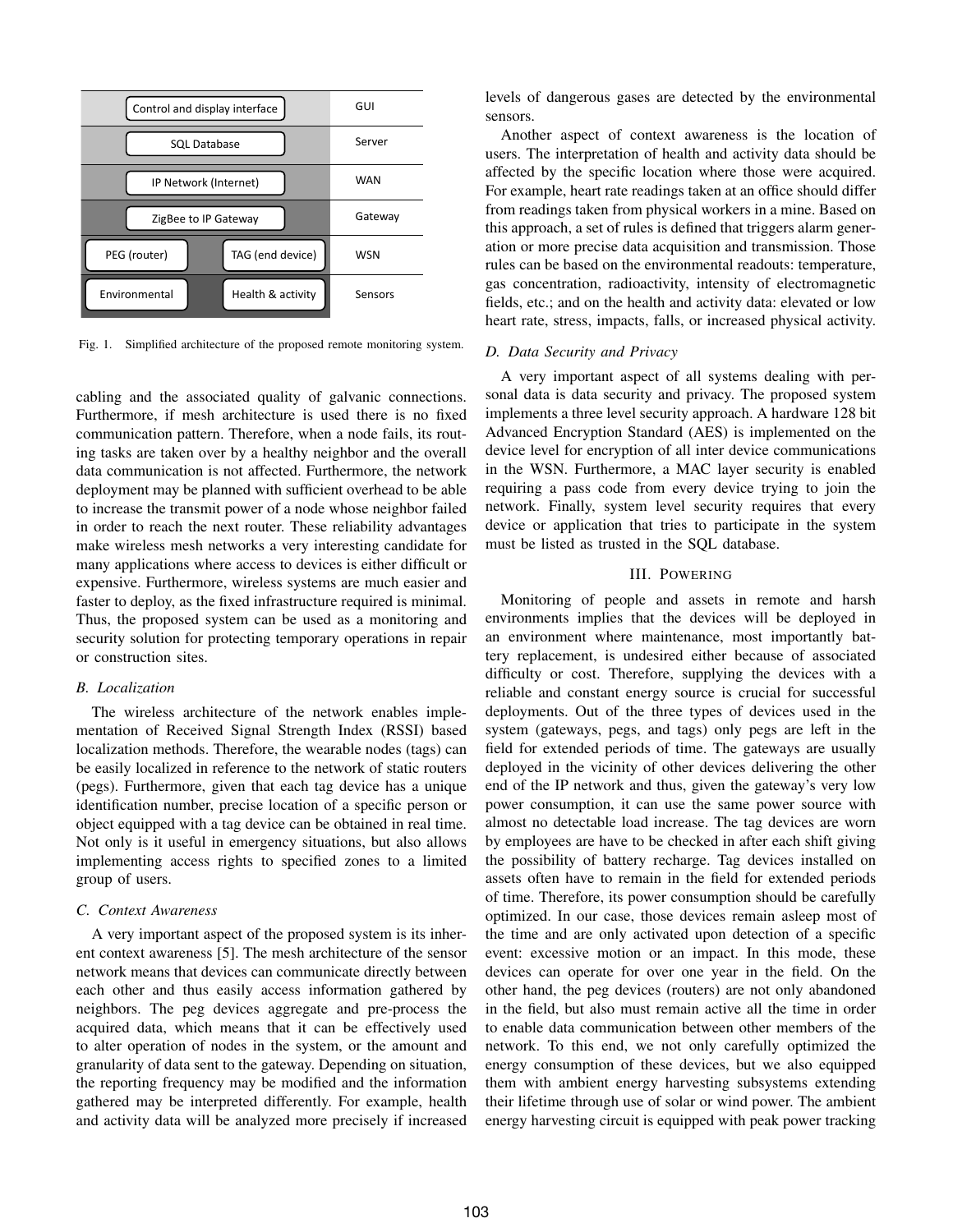

Fig. 2. Simplified architecture of the peg device.

which ensures that in all conditions, the external source is used most efficiently through adaptation of the input impedance of the circuit. This approach is universal enough to be used with various solar panels and wind generators.

## IV. EXAMPLE IMPLEMENTATION

The presented approach to remote monitoring has been used in design of a system intended to be deployed in harsh environments. It is based on the ZigBee standard [6] enabling very low power wireless communication. It is composed of wireless routers with sensors, wearable sensor nodes, ZigBee to IP gateways, a server application, and a user interface application. As presented in Fig. 1 the sensor data collected by both tags and pegs is first pre-processed on the peg devices and used for context creation and then selectively sent to the server through the gateway. The peg and gateway devices were designed to operate in extreme weather and in temperatures ranging from  $-40\degree C$  to  $+85\degree C$ . One of the main challenges in implementing a system with such a large temperature range was to choose a proper battery type and build an adequate power processing subsystem. In this implementation, we opted for pure lead AGM SLA batteries (Enersys Cyclon) that not only meet the temperature requirements, but also have very flexible recharging characteristics.

Figures 2 and 3 present respectively the architecture of the peg and the tag device. Both are built around the Texas Instruments System-on-Chip CC2530 which is a low power ZigBee network processor. The peg devices are equipped with an energy harvesting subsystem, a universal external sensor interface, and a stack of SLA batteries. The tag device is a miniature system powered from a lithium-polymer battery. Its main purpose is to acquire and process electrocardiogram (ECG) to estimate heart rate of the subject and to acquire and process acceleration for body position and activity level. Selected peg devices were equipped with PIR motion sensors and analog microphones and all peg devices were equipped with temperature sensors and accelerometer-based tamper detection. In the current implementation, the peg devices can operate for over 4 months in constant activity when powered



Fig. 3. Simplified architecture of the tag device capable of calculating subject heart rate along with body position and activity level.

from a  $12V$  4.5 Ah stack of SLA batteries only. The solar powered battery recharging circuit implemented in every peg device further extends its lifetime depending on the insolation levels. The tag device can operate for over one week when acquiring ECG and periodically communicating heart rate, body position, and activity level [7]. The tag device for asset identification and monitoring can operate for over one year when only infrequent event based activity is required.

We also implemented the IP front-end for the system. Figure 4 presents the graphical user interface (GUI) showing the convenient map-based data visualization with clickable icons for every device in the system, sensor coverage, service activation, and alarm messages.

We deployed the system in a test location at the Simon Fraser University campus in Burnaby, BC, Canada. A network composed of 9 routers and 3 tag devices was used for securing a perimeter and acquiring environmental data. Volunteers were equipped with wearable sensor nodes and asked to perform activities ranging from office tasks to fitness exercises. The system was collecting the health and activity data along with



Fig. 4. Graphical User Interface used to visualize data acquired by the WSN and to provide control over services provided by the system.